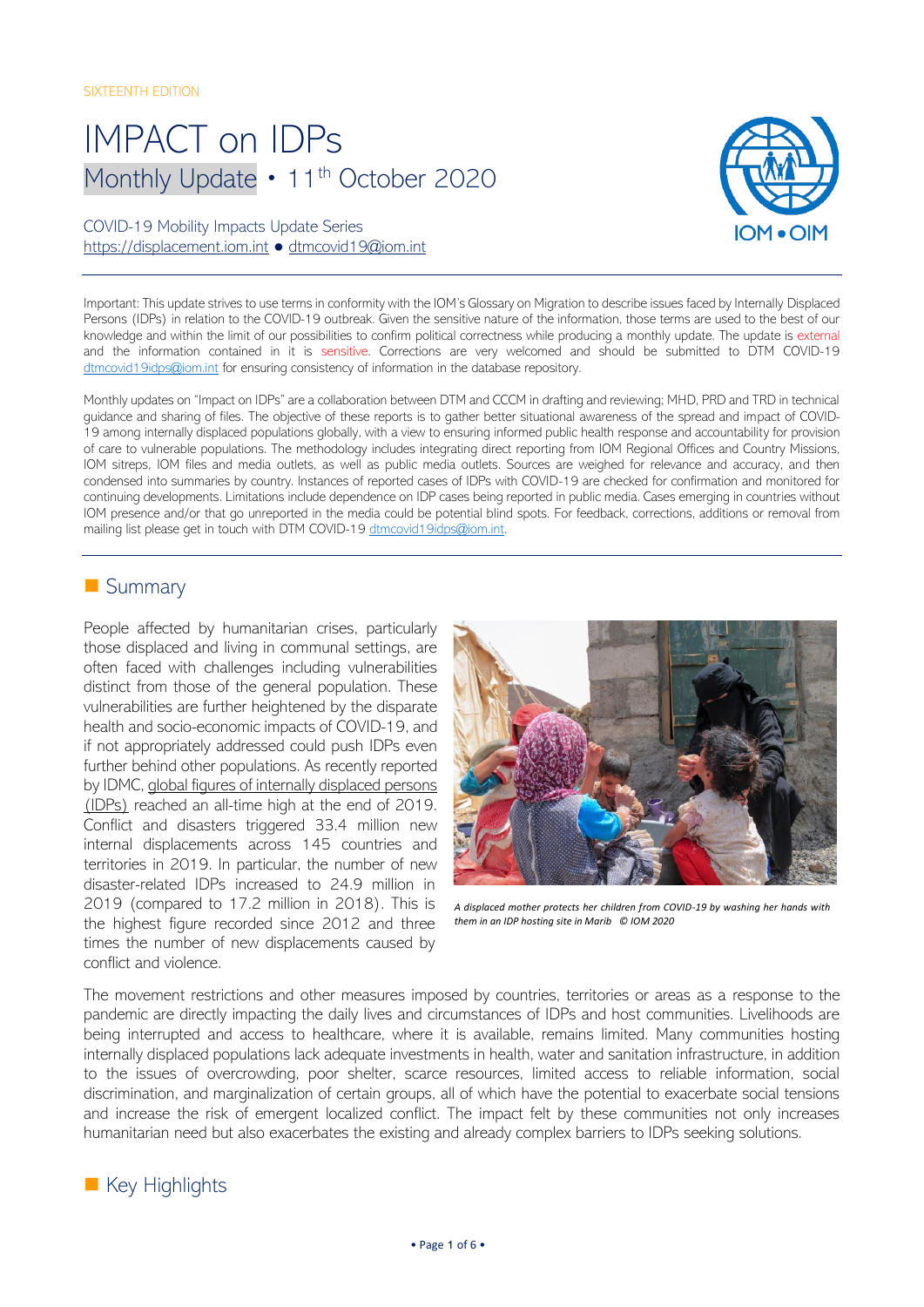- Reported Cases: As of the end of September 2020, there were 186 confirmed COVID-19 cases reported among IDPs, with a total of 2 in Nigeria, 116 in Iraq, 3 in Somalia, 8 in Mali and 57 in South Sudan. It is likely that number of COVID-19 cases is largely under-reported. The CCCM Cluster in South Sudan also announced the death of 6 IDPs due to COVID-19 in a POC Sites COVID-19 update [\(link\)](https://www.humanitarianresponse.info/en/op%C3%A9rations/south-sudan/infographic/20200917-cccm-cluster-poc-sites-covid-19-update-8). The CCCM Cluster in Iraq, with the support of the Department of Health (DoH) and the Health partners operating in formal IDPs camps, reported 116 confirmed cases among IDPs among which 67 are cured and 3 deceased  $(\mathsf{link})$ .
- Restrictions of Movement: Measures implemented by governments to limit the spread of COVID-19 also directly impact the movement of IDPs in and out of sites. In some countries (e.g. Nigeria, Sudan, and Iraq) specific camp measures have been implemented affecting potential returns, as well as livelihood activities. Certain countries (Nigeria) are slowly lifting mobility restrictions (lockdowns) which will likely impact service access in camps. In Iraq, service delivery to some formal IDP camps improved due to easing of movement restrictions but service delivery remains a challenge in nine of the 62 camps in which humanitarian actors have recorded partial or no-access to the camps.
- Challenges in Access to Assistance and Services: Lockdowns and restricted access to camps in places such as Iraq and Uganda have meant that the provision of goods and services to IDP populations have been reduced. For many countries, movement restrictions also reduce IDPs' capacity to access livelihood opportunities, putting further pressures on their ability to supplement limited aid. Delayed preparedness and contingency actions for the coming monsoon seasons, considered non-essential, may increase the risk and vulnerabilities for IDPs in the coming months.
- Public Health and Socioeconomic Measures: IOM is working with partners and local authorities to put in place public health and socioeconomic measures to reduce the spread of COVID-19 and improve health and hygiene conditions and access in displacement sites. Humanitarian partners have also put in place measures to ensure life-saving services can continue in sites despite movement restrictions for staff. Humanitarian actors also continue to prepare for remote management scenarios in case some sites become inaccessible.

## ■ Regional Overview

## *ASIA AND THE PACIFIC*

Afghanistan: As of 11th October 2020, the Afghan Ministry of Public Health (MoPH) reports 39,800 COVID-19 cases in Afghanistan. Due to limited public health resources and testing capacity, the COVID-19 caseloads and deaths are presumably underreported in Afghanistan. DTM provides proxy data on COVID-related deaths, collected through settlement assessments, which show sharp spikes in deaths, starting in January through February 2020, lowering in the covered provinces in June/July 2020. IDP populations are very likely among the severely affected, given their cramped and poor living conditions, poor nutrition and hygiene, and poverty that reduces their access to health services and drives them to abandon quarantine and risk infection to seek work. While conducting population mobility and needs assessments in over 12,300 settlements hosting returnees and IDPs, DTM in Afghanistan is contributing to the COVID-19 response by mobilizing community leaders to raise COVID-19 risk awareness, demonstrate effective infection prevention and control measures, and dispel misinformation and the stigma surrounding COVID-19 in each assessed community in order to allay fears and mitigate the spread of COVID-19. As of late September 2020, DTM has reached 12,335 settlements, which represents all settlements targeted under this activity.

Philippines: According to the Philippine Government's Regional Departments of Health and the Bangsamoro Inter-Agency Task Force on COVID-19, as of late September 2020, there are 874 active cases in areas with displaced populations out of the 56,097 active cases in the country. No COVID-19 cases have been reported inside evacuation centres or other displacement sites in the Philippines.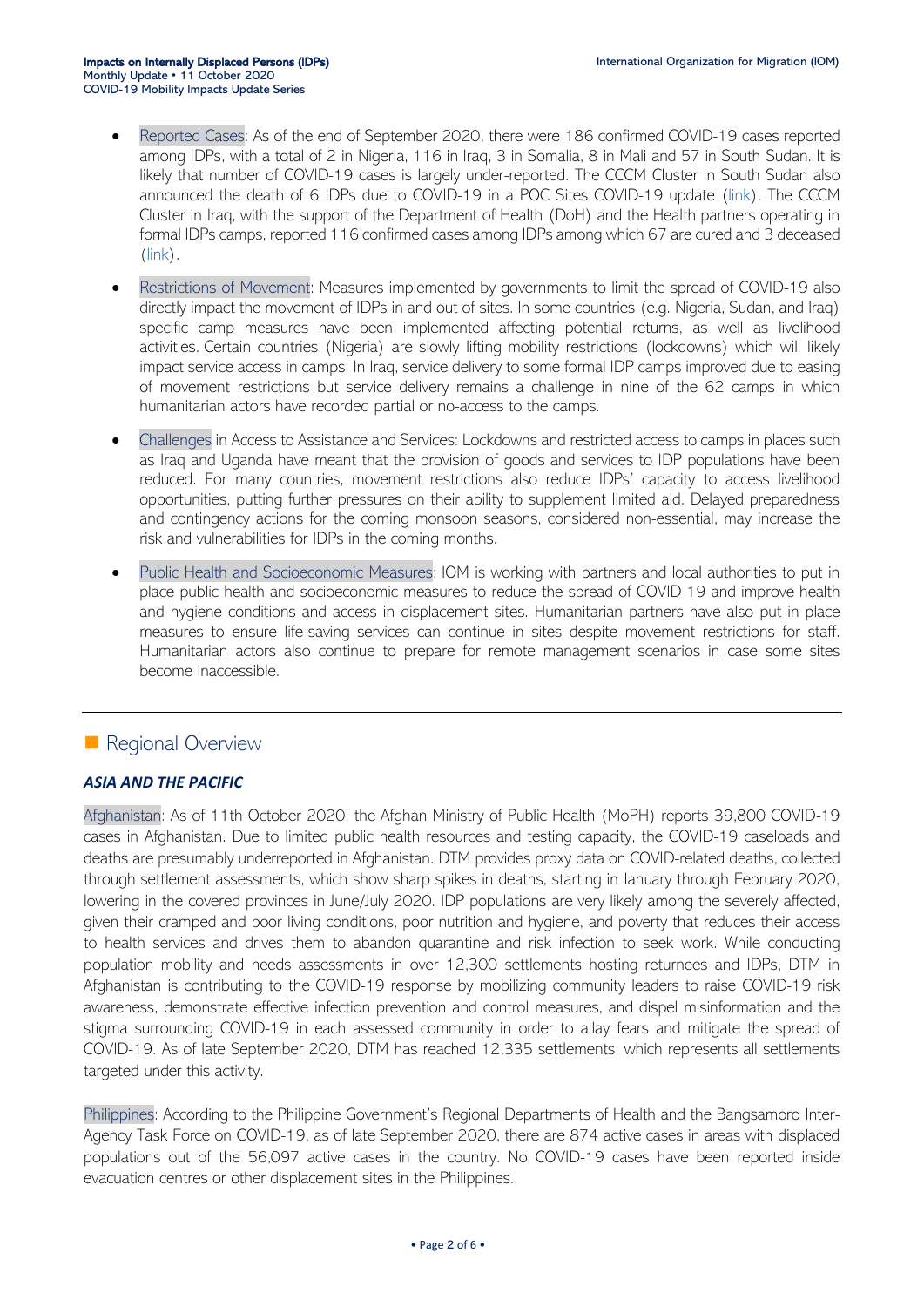IDP movement and their access to essential services continue to be hampered. Services that are more reliant on face-to-face interaction have seen a general decrease in line with health protocols on social gatherings. Local government units have begun construction of relocation sites for IDPs displaced by the earthquakes in Mindanao, although there is no clear timeline as to when IDPs will transfer. A reported increase in the frequency of handwashing by IDPs in Cotabato and Davao del Sur may be attributed to the construction of various handwashing facilities in sites – 96 per cent of interviewed IDPs report that they wash their hands significantly or somewhat more than they did before the COVID-19 pandemic. Lack of water is reported in areas covered by the Protection Cluster. Access to food and livelihood is also impacted, with business chains affected by limited transportation options. Access to accurate and timely information is also critically lacking in displacement sites assessed by the Protection Cluster, especially in terms of quarantine protocols, return and rehabilitation. According to the data gathered from local government representatives and camp managers, and data from the Protection Cluster, there are 72,187 persons in displacement sites in the areas with displaced populations listed above.

#### *EAST AFRICA AND THE HORN OF AFRICA*

Burundi: As of 7th October 2020, Burundi has reported a total of 515 COVID-19 cases with 494 recovered and 1 death. None of the cases were reported among the 131,336 IDPs, DTM assessments are being carried out through remote data collection, leveraging the existing network of 4,000 key informants across the country. As for the Flow Monitoring, DTM continues to observe population movements at some unofficial points border with DRC (Cibitoke province) and Tanzania (Muyinga, Cankuzo, Rutana and Ruyigi provinces), The economic pressure linked to the reduction of trade, livelihood and population movement restriction at the border due to COVID-19 puts additional pressure on IDPs, as some IDPs living in the provinces at the border use to cross border to do their daily activities (economic and agriculture).

Ethiopia: DTM Ethiopia conducted an assessment targeting IDPs in 1,297 sites. The assessment revealed that COVID-19 had negatively impacted the livelihood of displaced persons in 77 per cent of the sites. Forty percent of the IDPs said they mainly borrow money from family and friends to cope while 40 per cent said they had adopted skipping meals as a coping mechanism. Shortage of food was reported in more than 1,150 of the survey sites while 87 of the sites reported shortage of hygiene kits. Inadequate non-food items and medicine were reported in 73 and 64 percent of the sites, respectively. More than 370 sites reported public awareness of COVID-19 while 643 sites reported minimal awareness of the same. More than 270 of the assessed sites reported no awareness of COVID-19. IOM Ethiopia, in partnership with national government and other UN agencies, has finalized SOPs for COVID-19 alert/outbreak for IDP sites. IOM is also supporting the partitioning of communal shelters as part of COVID-19 camp decongestion plans and assessing and strengthening the functionality of hand washing stations in two locations.

Somalia: As of 7th October 2020, a total of 3,745 COVID-19 cases have been confirmed in Somalia resulting in 99 deaths and 3,010 confirmed recoveries. The month of September has seen the first rise in confirmed COVID-19 cases in Somalia since May with weekly confirmed cases between 27th September and 3rd October 2020 reaching 157. During this week, health surveillance teams responded to 44 alerts triggered in IDP sites. Despite these triggered alerts, there have not been any reported COVID-19 cases in IDP sites during the week. A CCCM led-RCCE Feedback Assessment which was carried out during the month of August has found that IDP communities tend to have a substantial knowledge of COVID-19 and the best practices to mitigate its spread. However, IDP communities especially in more remote, isolated districts in Somalia, have been unequally feeling the economic burden of COVID-19 imposed movement restrictions.

South Sudan: The Ministry of Health reported a total of 2,749 COVID-19 cases as of 7th October 2020 (53 deaths, 2,604 recoveries). Authorities performed a total of 31,701 tests from samples collected across 24 different counties and Abyei Administrative Area. Juba remains the hotspot with min. 2,182 reported cases, followed by Malakal (83) and Abyei Administrative Area (52). Testing capacity is still minimal and centralized in Juba, which hinders attempts for any predictive analysis that could inform response planning. According to CCCM update #8 there are 57 cases of COVID-19 confirmed within the UNMISS protection of civilians sites in Juba, Bor, Wau, Bentiu and Malakal altogether hosting more than 168,234 IDPs. Whilst in Juba, Wau and Bentiu no movement restrictions are observed, entry and exit from the sites in Bor and Malakal are limited for IDPs and humanitarian workers. The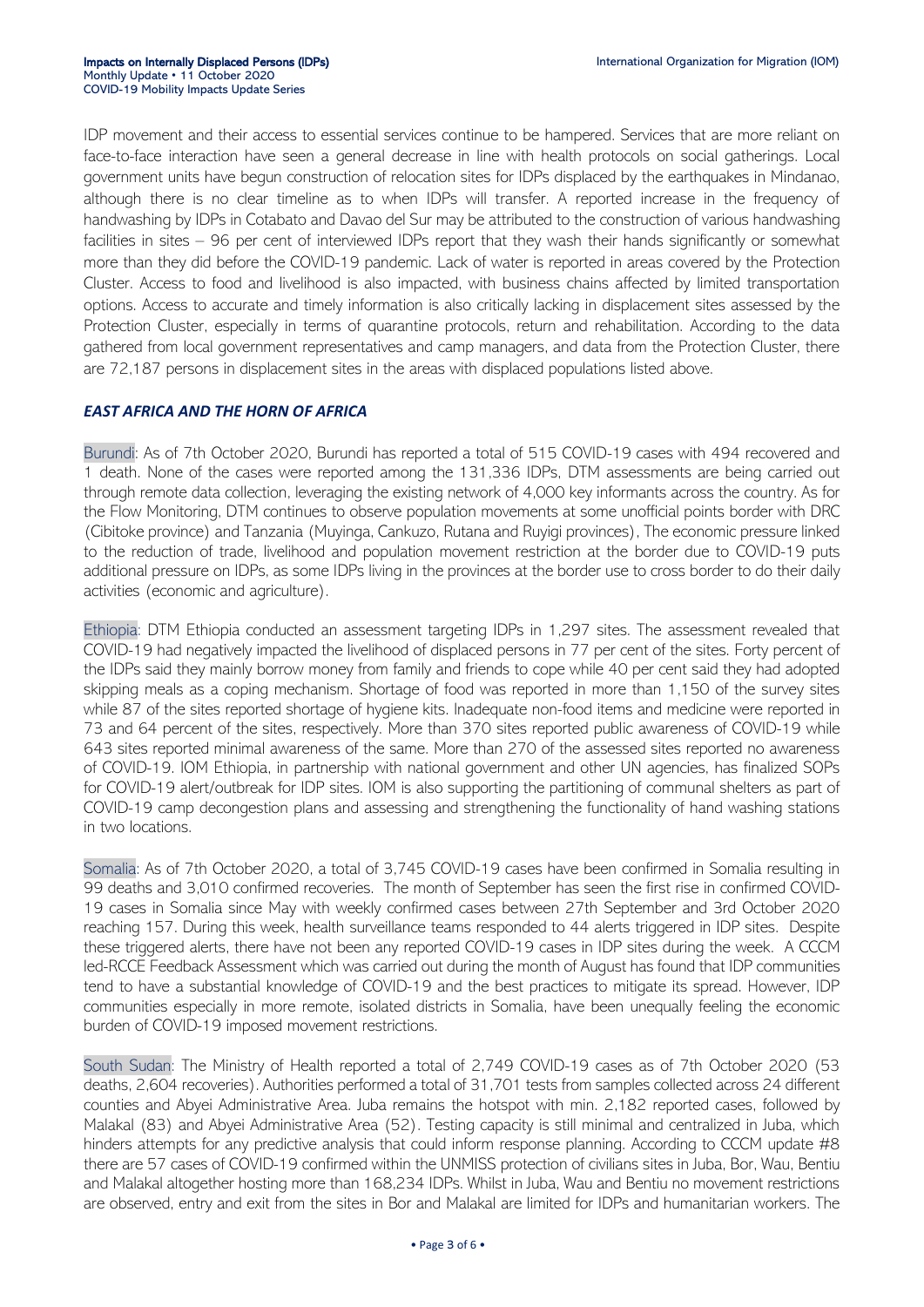security situation in most of the sites is stable. Further on, UNMISS has initiated process for a change of status of the Protection of Civilian sites to displacement site/camp administered by the Government. While Bor PoC was redesignated the timeline for full withdrawal of UN protection forces from Juba and Wau PoC sites remains unrevealed and expected to vary from PoC to PoC. As per UNOCHA Flooding Snapshot #3,, the number of displaced due to flooding is increasing and estimated 800,000 people have been affected by flooding in areas along the White Nile since July, 2020. Due to limited accessibility, DTM is supporting partners in verifying displacement data. Through a network of key informants, the team confirmed displacement of more than 242,006 IDPs across Jonglei, Warrap, Unity, Central Equatoria, Western Bahr el Ghazal and Upper Nile states. DTM is doing biometric registration in Bor town for flood displaced population in support of other partners on ground. IOM and other six partners submitted a draft report and dataset after completing the consultation process with IDPs and host community on behalf of the UN Secretary-General's High-Level Panel on IDPs. The consultations finalized and feedback is expected form the secretariat.

DTM in South Sudan is continuing its COVID-19 mobility impact support, providing information on movement restrictions, active measures, and the impact of the outbreak on different population groups in IDP locations across the country. IOM South Sudan is incorporating COVID-19 messaging and preventive guidance into all regular Camp Coordination and Camp Management activities across three Protection of Civilian (PoC) sites. COVID-19 prevention messages are being disseminated throughout the PoC sites via mobile speakers.

Uganda: As of 6th October 2020, there are 9,260 COVID-19 cumulative cases with 85 deaths, and 5,588 recoveries (link). The Government of Uganda has continued to lift the lockdown in the country in a phased manner with more facilities such as churches, schools and borders re-opening, with strict adherence to COVID-19 standard operating procedures. More businesses and movements within and outside the country have further been operationalized. DTM, in collaboration with District authorities, conducted the multi-sectorial site assessments following the floods which affected Bulambuli, Sironko, Bududa, in the East and Bundibugyo and Kasese in the West and the report in process for dissemination to partners. Migrants/refugees that were earlier restricted from returning to their countries of origin, have been allowed to move with minimal restrictions.

#### *MIDDLE EAST AND NORTH AFRICA*

Syrian Arab Republic: As of 11th October 2020, a total of 4,700 cases of COVID-19 had been confirmed, with 220 deaths across the Syrian Arab Republic. On 21st September 2020, UN Humanitarian Needs Assessment Programme (HNAP) conducted the twentieth round of its COVID-19 Rapid Assessment via 1,010 face-to-face interviews with key informants, 39 per cent of whom were women. The interviews took place across 264 subdistricts of the Syrian Arab Republic. To ensure sufficient knowledge of both the community and the COVID-19 crisis a third (33 percent) of key informants were health workers and a further 41 per cent were either local administration staff, community leaders or teachers.

The status of COVID-19-related medical services remains largely unchanged, with critical shortages in quarantine space, testing provision, isolation space and health facility capacity across most sub-districts. Areas controlled by the Syrian Democratic Forces (SDF) are most severe, as 98 per cent of all sub-districts reported insufficiency and/or lack of the capacity to provide sufficient space in local health facilities to test, monitor, isolate and quarantine suspected/diagnosed cases. Nevertheless, compared to the previous period, a notable improvement occurred in the Non-State Armed Groups and Turkish-Backed Armed Forces (NSAG & TBAF) controlled areas, where the subdistricts saw a 9 and 7 per cent point improvement in the ability to test and quarantine COVID-19 cases, respectively. Unfortunately, the need for COVID-19 preventative items, like disinfectant, has notably increased in NSAG and TBAF areas (6 percentage points since the previous reporting period).

In terms of COVID-19 mitigation measures, no curfews or community lockdowns were implemented across any of the AoCs. However, home isolation of symptomatic cases has improved in NSAG and TBAF areas, with nearly half of subdistricts (48%) at least moderately adhering to this practice (compared to the 11% during the previous reporting period). This is relevant, especially when considering that in NSAG & TBAF areas mask wearing and social distancing remains at their lowest, compared to other AoCs. A dramatic change was also observed in the SDF areas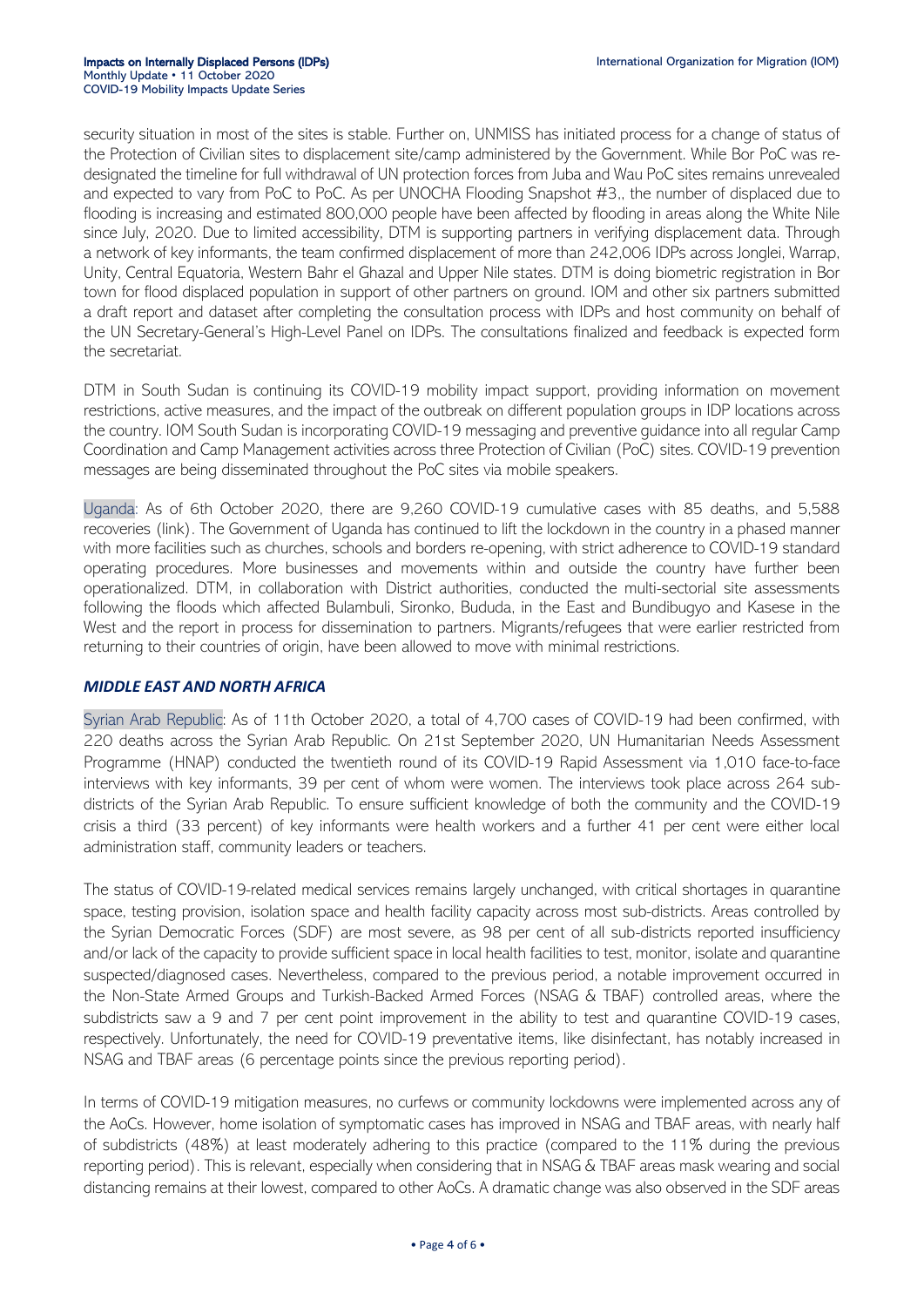where social gatherings, which were previously unrestricted in 75 per cent of subdistricts, are now permitted across all regional sub-districts.

Yemen: While over 10,000 COVID-19 related movements were recorded in previous months, no internally displaced persons (IDPs) have cited COVID-19 as a reason for displacement in September but conflict activities continued to displace families from Marib, Taizz, Al Hudaydah and Al Dhale'e governorates. Over nine months into the year, 23,519 households have been displaced by the crisis, with many facing risks of COVID-19 transmission. Marib governorate continues to have one of the largest IDP populations in the country, with the highest rate of new displacement. As displacement numbers continue to grow in response to conflict, IOM has noted that 80 per cent of new IDPs are settling in camps (up from only 60% earlier this year), resulting in overcrowding and the establishment of ad hoc sites with little to no access to services, further exacerbating COVID-19 related risks. Nevertheless, humanitarian needs remain large and the availability of partners and services in Marib is limited.

IOM with humanitarian partners continues to engage IDP communities in mask making activities in Ibb and Marib, through cash for work and trainings. In Ibb, face masks were distributed to all IDPs in six sites, reaching 821 individuals. IOM teams continue to improve WASH services in displacement sites and communities hosting large displaced populations. IOM water trucking activities are ongoing in 58 sites in Al Hudaydah and Taizz, reaching 9,173 people. During the reporting period, IOM also distributed 9,260 long lasting insecticide nets to immunocompromised and high-risk individuals as well as newly arrived IDPs in Marib.

#### *SOUTHERN AFRICA*

Mozambique: As of 11th October 2020, there were 10,000 cases of COVID-19, with 70 deaths and 3,181 recoveries. The WHO transmission status is at the stage of community transmission with the highest number of cases being reported in the City of Maputo, Province of Maputo and the northern-most provinces of Cabo Delgado and Nampula. In the northern province of Cabo Delgado, IOM with humanitarian partners provided awareness raising activities on COVID-19, through home visits in the districts of Montepuez, Ibo, Memba and Pemba city, as well in IDP settlements in Memba district of nearby Nampula province. A total of 3,718 persons have been sensitized on COVID-19 prevention measures since June 2020.

#### *WEST AND CENTRAL AFRICA*

Chad: In the framework of its COVID-19 prevention and response activities in Lac Province which hosts 297,000 IDPs, IOM has finalized the construction of 405 shelters for 2,093 IDPs in two sites of Kangalam sous-préfecture and distributed 500 tarpaulins for 2,595 IDPs in two sites of the sous-préfecture of Bagasola. A sensitization campaign on COVID-19 preventive measures was also held in 5 sites located in the sous-préfectures of Baga Sola and Ngouboua, reaching about 12,000 persons. Additionally, 320 wash kits, 170 handwashing stations and 1,500 masks were distributed.

Niger: As of 23rd September 2020, 20,695 people have been tested with 1,189 tested positive for COVID-19 in Niger. There is no data on cases of COVID-19 on displaced populations (IDPs). Testing is done in Niamey for now and hence positive cases are not published by region. IOM continues to support with sensitization activities and distribution of WASH specific NFI kits and hand washing stations in sites or villages hosting IDPs. IOM has also supported the flood victims with 75 e-shelters and 1,050 plastic sheets. The Government of Niger (GoN) has imposed security escorts for all international organizations within Niger which has hampered humanitarian activities. The RC and OCHA are in discussions with the GoN concerning this new measure. With the floods, access to beneficiaries has also been hampered given Niger's poor infrastructure which deteriorates during the rainy season. In addition to reducing access, this leads to increased prices for logistics (transport of goods within the country) in areas which can still be accessed.